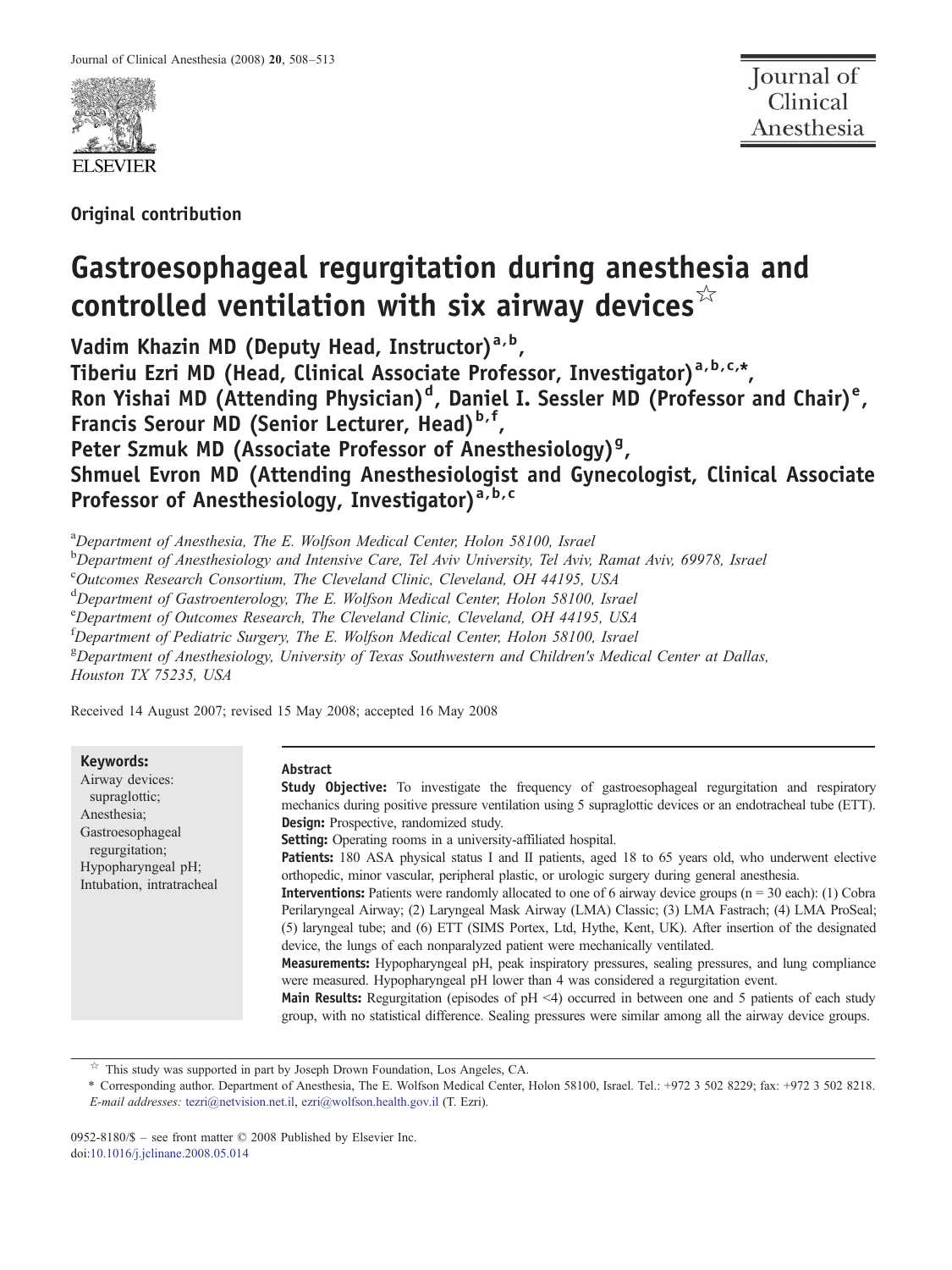Conclusions: The frequency of gastroesophageal regurgitation in anesthetized, unparalyzed, mechanically ventilated patients was similar in patients whose lungs were ventilated with either the Cobra Perilaryngeal Airway, LMA Classic, Fastrach, ProSeal, laryngeal tube, or ETT. © 2008 Published by Elsevier Inc.

Technical advances over the past few decades have been made with new airway devices [\[1-8\].](#page-4-0) The ASA Difficult Airway Algorithm recommends using some of these airway devices (Laryngeal Mask Airway [LMA] Classic and Combitube) in a failed intubation/ventilation scenario [\[9\]](#page-5-0).

The disadvantages of using supraglottic airway devices over the endotracheal tube (ETT) for controlled ventilation during anesthesia include lack of airway protection against pulmonary aspiration of gastric contents [\[9-12\]](#page-5-0); difficulty in ventilating patients' lungs because of malposition, air leak, or decreased chest/lung compliance [\[13,14\];](#page-5-0) and risk of gastric distension as a result of high inspiratory airway pressures [\[14,15\]](#page-5-0). The frequency of gastroesophageal regurgitation in paralyzed anesthetized patients may be as high as 80% [\[16\]](#page-5-0). Recently, Hagberg et al [\[17\]](#page-5-0) showed a similar frequency of regurgitation episodes with the Combitube (Covidien, Ltd, Mansfield, MA) and the LMA (Intavent Orthofix, Ltd, Maidenhead, UK). Yet, few reports have evaluated the incidence of regurgitation with supraglottic devices such as the laryngeal tube (VBM Medizintechnik, GmbH, Sulz, Germany) or the Cobra Perilaryngeal Airway (CobraPLA; Engineered Medical Systems, Indianapolis, IN). Furthermore, few studies have compared the frequency of regurgitation among more than two supraglottic devices.

Regurgitation and pulmonary aspiration also may occur, even with a correctly positioned ETT [\[10\].](#page-5-0) For example, when dye was used as an indicator of regurgitation and aspiration in anesthetized patients, the frequency of dye leakage around the ETT cuff was 11% with lubricated cuffs and as high as 83% with unlubricated cuffs [\[10\]](#page-5-0). We thus compared the frequency of regurgitation in patients whose lungs were mechanically ventilated with one of 6 different airway devices.

## 2. Methods and materials

After obtaining E. Wolfson Medical Center (Holon, Israel) institutional review board approval and each patient's written, informed consent, we studied 180 ASA physical status I and II patients, aged 18 to 65 years, who underwent elective orthopedic, minor vascular, plastic, or urologic surgery. Patients were excluded from the study if they were at risk of pulmonary aspiration of gastric contents as a result of gastroesophageal reflux disease, full

stomach, morbid obesity (body mass index  $>35$  kg/m<sup>2</sup>), or hiatal hernia. Also excluded were patients known to be difficult to intubate or having gross anatomical airway abnormalities, receiving drugs affecting gastrointestinal (GI) motility, receiving proton pump inhibitors or  $H_2$ antagonists, and/or those undergoing surgery in positions other than supine.

#### 2.1. Protocol

Patients were randomly allocated to one of the 6 airway devices, with each group comprising 30 patients. Randomization was based on computer-generated codes. We expected minimal patient pH values for each device to have an SD of about 1.3; thus, with 30 patients per group, we would have 90% power for a difference in minimal pH of 1.1 between devices. The 6 airway devices we used were the (1) CobraPLA, (2) LMA (LMA Classic; Intavent Orthofix, Ltd), (3) LMA Fastrach (Intavent Orthofix, Ltd), (4) LMA ProSeal (Intavent Orthofix, Ltd), (5) laryngeal tube (Model LT, VBM Medizintechnik), and (6) ETT (SIMS Portex, Ltd, Hythe, Kent, UK). The participating anesthesiologists were skilled, each having performed over 20 insertions with each device.

Patients fasted for at least 8 hours, and all underwent elective surgery. Brotizolam 0.25 mg, a short-acting benzodiazepine, was given sublingually as preoperative medication 30 minutes before surgery. After preoxygenation, anesthesia was induced with 0.02 mg/kg midazolam, 2.5 mg/kg propofol, and one  $\mu$ g/kg fentanyl. For tracheal intubation, rocuronium 0.6 mg/kg was given. After loss of eyelash reflex and jaw relaxation, usually in 30 to 40 seconds, the designated airway was inserted and the cuff inflated according to the manufacturer's instructions. For 30 to 40 seconds, patients' lungs were manually ventilated; care was taken to maintain peak inspiratory pressure (PIP) at less than 20  $\text{cm}H_2\text{O}$ . If necessary, an additional dose of propofol, one mg/kg, was administered, and airway insertion was reattempted. Fresh gas flow was maintained at three L per minute.

The sealing (leak) pressure for each device, except the ETT was measured by closing the adjustable pressurelimiting valve and waiting until an audible air leak was heard by stethoscope over the suprasternal notch. To check sealing pressures, we inflated the cuffs of the supraglottic devices to 60 cmH<sub>2</sub>O. In any case, a leak at a PIP of less than 30 cmH<sub>2</sub>O was sought. After checking sealing pressures, we then decreased the risk of mucosal injury by reducing the volume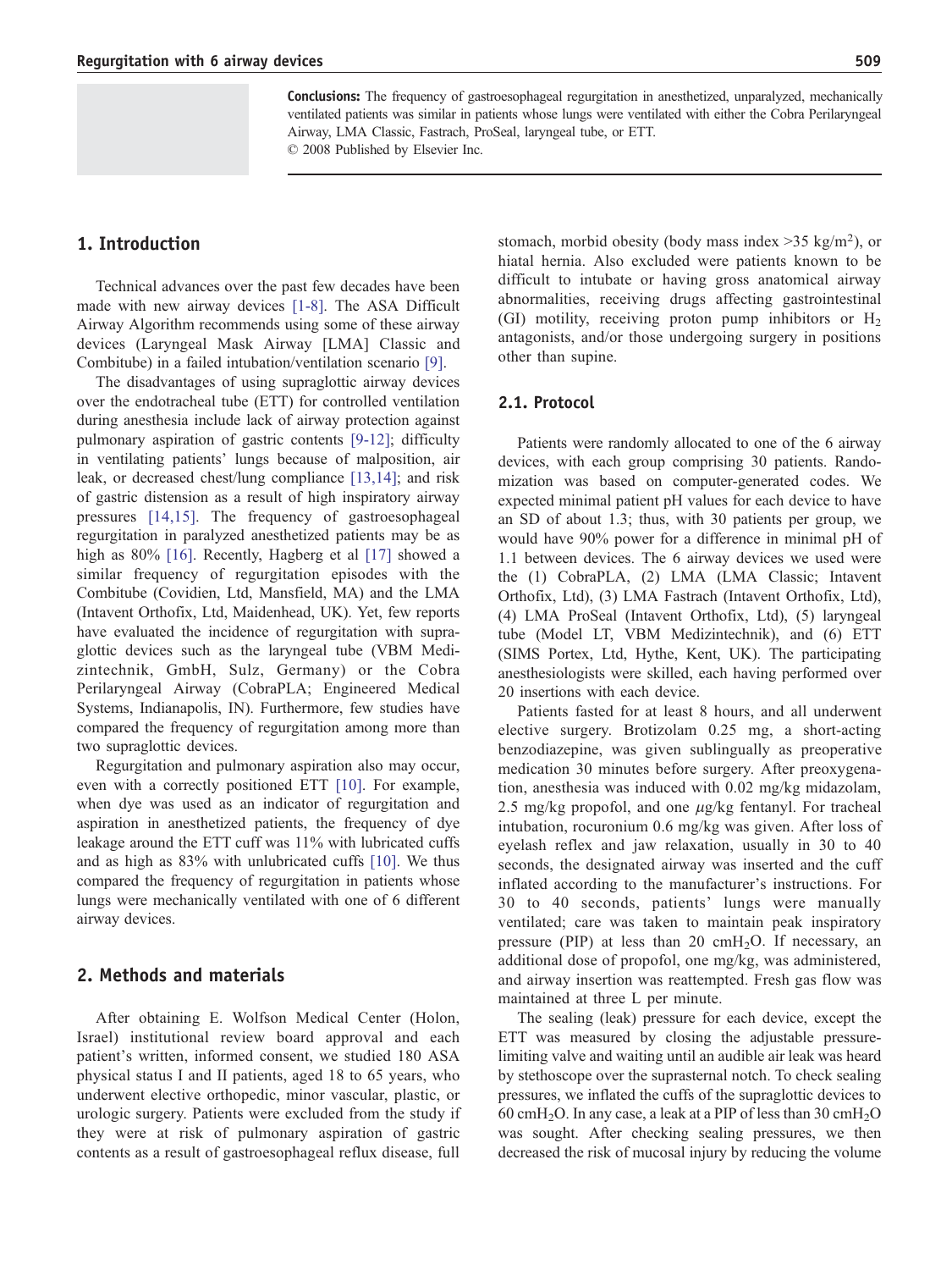in each cuff until a leak was present at an inspiratory pressure of less than 20 cmH<sub>2</sub>O. The ETT cuff was inflated with air until no audible leak was detected (to a pressure of 25-30 cmH2O). A low-pressure monitor (VBM Medizintechnik) was used to measure the cuff pressure of all the devices.

After inserting the device, the anesthesiologist assessed ventilation by confirming normal chest movement and capnography. If adequate ventilation was not possible after three attempts, the trachea was intubated and the patient was excluded from the study.

Anesthesia was subsequently maintained with 0.5% to 1.5% end-tidal concentration of isoflurane, 60% nitrous oxide  $(N_2O)$  in oxygen, and fentanyl, one mg/kg,, every 30 minutes. No intraoperative muscle relaxants were given. Positive pressure ventilation (PPV) was maintained at a tidal volume of 10 mL/kg ideal body weight and a respiratory rate of 12 breaths per minute. At the end of surgery, the device was removed after the patient regained consciousness and was able to respond to verbal commands.

## 2.2. Measurements

We used nondisposable antimony catheters with external reference electrode (Medtronic Functional Diagnostics, Inc, c/o Medtronic, Inc, Minneapolis, MN) to monitor pH. Electrodes were calibrated in standard buffer solutions having a pH of 1.07 and 7.01 (Medtronic Buffer Solutions; Medtronic, Inc). All pH probes were inserted immediately after induction of anesthesia and before placing the airway device; patients were placed in the supine position. The pH probe was introduced transnasally below (posteriorly to) the vocal cords, in the vicinity of the upper esophagus, via direct laryngoscopic vision, and secured at the nostrils with tape.

Hypopharyngeal pH was monitored throughout surgery. All information was kept on a computerized data logger (Medtronic Mark II; Medtronic, Inc) and analyzed with special software (EsoPHogram, version 5.60C4; Medtronic, Inc). Interpretation and calculation of acid exposure were made with Synectics Medical software (Esophogram, version 5.60C4; Synectics, Stockholm, Sweden).

Regurgitation episodes were defined as a hypopharyngeal pH less than 4, and then they were tabulated manually. The pH was measured 8 times per minute; our monitor had an accuracy of 0.1 pH units over the relevant physiologic range. The proportion of time when pH is less than 4 is the acid exposure time. Oscillations around pH 4 were considered a regurgitation episode if they lasted longer than 5 seconds.

The number of patients with episodes of pH less than 4 and the minimal pH value were determined for each device. Two independent investigators, who were blinded to the airway device used, analyzed all the pH data.

Peak, mean, and plateau inspiratory pressures, inspiratory and expiratory minute volumes, lung resistance, and lung compliance were recorded with the Datex AS/3 anesthesia monitor (Datex, Helsinki, Finland) after insertion of each device and 15 minutes thereafter. Oxygen saturation via pulse oximetry  $(Spo<sub>2</sub>)$  and end-tidal carbon dioxide were recorded at the same time. Gastric insufflation was monitored by epigastric auscultation (after device insertion and every 15 min thereafter) during mechanical ventilation.

The number of airway manipulations, that is, chin lift, jaw thrust, head/neck extension or tilt, required for maintaining effective ventilation, the number of failed insertion attempts, and complications were also recorded.

#### 2.3. Statistical analysis

Data were analyzed with analysis of variance (ANOVA) for continuous variables or  $\chi^2$  analysis for categorical variables. For a significant ANOVA, Tukey's range post test was used to determine which groups were statistically different. For sparse categorical outcomes, Fisher's exact test was used. Results are expressed as means  $\pm$  SD, counts, or

```
Table 1 Morphometric characteristics of 180 patients receiving general anesthesia using 5 supraglottic devices or an endotracheal tube (ETT)
```

| Airway device                        |             |             |             |             | Cobra, $n = 30$ LMAC, $n = 30$ Fastrach, $n = 30$ ProSeal, $n = 30$ Laryngeal tube, $n = 30$ ETT, $n = 30$ |             |
|--------------------------------------|-------------|-------------|-------------|-------------|------------------------------------------------------------------------------------------------------------|-------------|
| Age $(yrs)$                          | $42 \pm 19$ | $45 \pm 12$ | $42 \pm 13$ | $45 \pm 15$ | $43 \pm 17$                                                                                                | $41 \pm 15$ |
| Men/women $(n)$                      | 15/15       | 16/14       | 17/13       | 19/11       | 20/10                                                                                                      | 17/13       |
| <b>BMI</b>                           | $26 \pm 2$  | $26 \pm 3$  | $26 \pm 3$  | $26 \pm 3$  | $26 \pm 3$                                                                                                 | $26 \pm 2$  |
| Duration of surgery (min)            | $35 \pm 9$  | $38 \pm 10$ | $37 \pm 9$  | $38 \pm 10$ | $38 \pm 10$                                                                                                | $37 \pm 10$ |
| Mallampati score $(1/2/3)$           | 28/2/0      | 25/5/0      | 25/4/1      | 24/4/2      | 20/8/2                                                                                                     | 28/2/0      |
| TMD $\leq 6$ cm (n, $\%$ )           | 0(0)        | 1(3)        | 0(0)        | 5(17)       | 3(10)                                                                                                      | 0(0)        |
| Mouth opening $\leq 4$ cm (n, $\%$ ) | 0(0)        | 0(0)        | 0(0)        | 4(13)       | 5(17)                                                                                                      | 0(0)        |
| Limited neck movement $(n, %)$ 0 (0) |             | 1(3)        | 2(7)        | 1(3)        | 2(7)                                                                                                       | 0(0)        |
| Abnormal upper teeth $(n, %)$        | 3(10)       | 4(13)       | 5(17)       | 5(17)       | 6(20)                                                                                                      | 0(0)        |

Data presented as means  $\pm$  SD, numbers of patients, or percentages of group.

<span id="page-2-0"></span>Cobra = CobraPLA (Engineered Medical Systems); LMAC = LMA Classic (Intavent Orthofix, Ltd); Fastrach = LMA Fastrach (Intavent Orthofix, Ltd); ProSeal = LMA ProSeal (Intavent Orthofix, Ltd); laryngeal tube (VBM Medizintechnik); ETT (SIMS Portex).; BMI = body mass index; TMD = thyromental distance.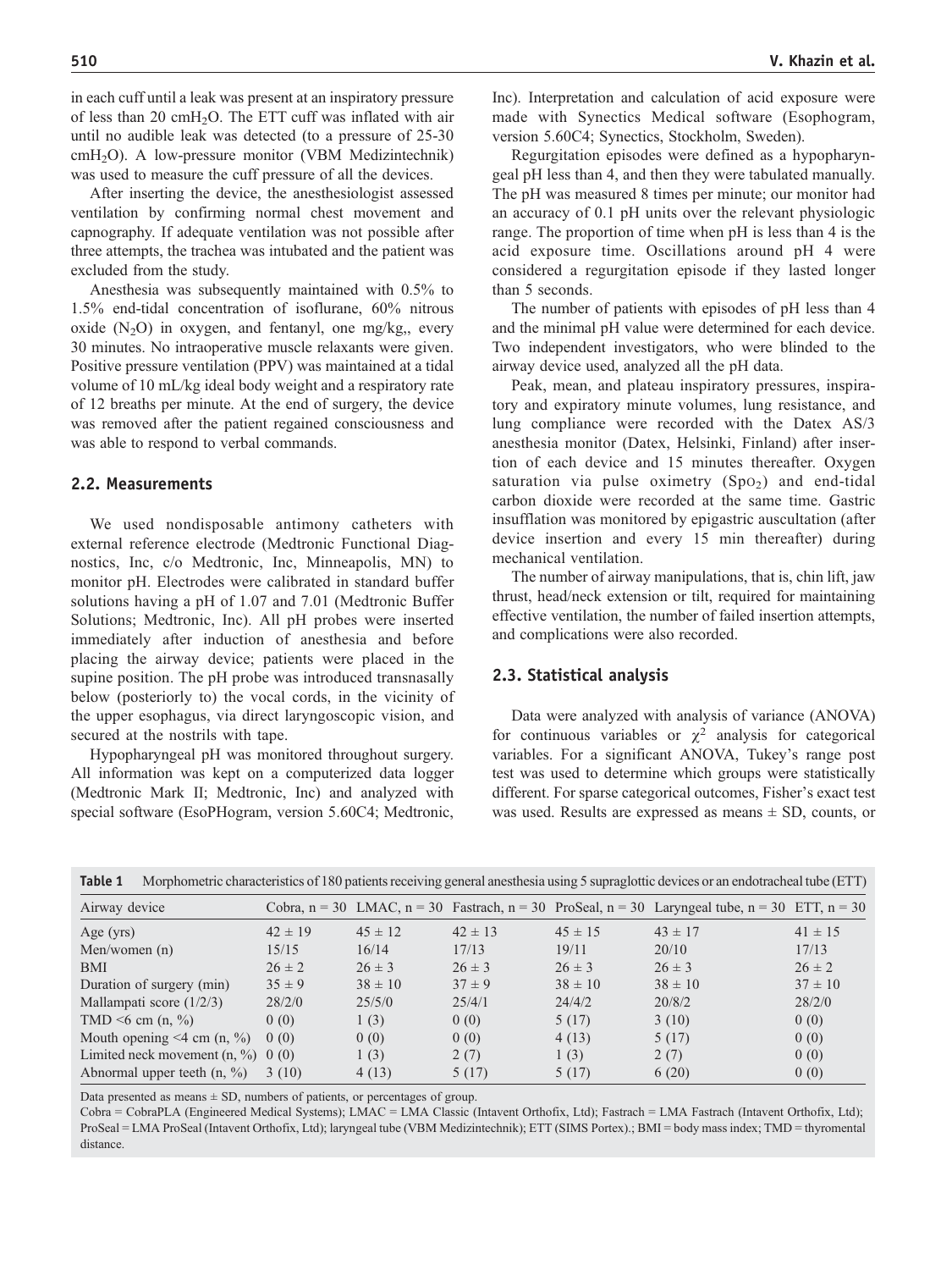Table 2 Univariate analysis of pH and ventilation variables among 180 patients during general anesthesia using 6 supraglottic devices or an endotracheal tube (ETT)

|                                                  | Cobra<br>$n = 30$  | <b>LMAC</b><br>$n = 30$ | Fastrach<br>$n = 30$ | ProSeal<br>$n = 30$ | Laryngeal tube<br>$n = 30$ | ETT<br>$n = 30$    | P     |
|--------------------------------------------------|--------------------|-------------------------|----------------------|---------------------|----------------------------|--------------------|-------|
| pH                                               |                    |                         |                      |                     |                            |                    |       |
| Patients with episodes of pH $\leq$ 4 $*$ (n, %) | 2(7)               | 5(17)                   | 4(13)                | 4(13)               | 4(13)                      | 1(3)               | 0.563 |
| Average minimal $pH^{\dagger}$                   | $5.1 \pm 0.9$      | $5.2 \pm 1.4$           | $5.5 \pm 1.4$        | $5.6 \pm 1.3$       | $5.4 \pm 1.3$              | $5.7 \pm 1.3$      | 0.530 |
| Sealing pressure (cmH <sub>2</sub> O)            | $26 \pm 3$         | $26 \pm 3$              | $26 \pm 2$           | $28 \pm 4$          | $27 \pm 2$                 |                    | 0.180 |
| $PIP$ (cmH <sub>2</sub> O)                       |                    |                         |                      |                     |                            |                    |       |
| After insertion                                  | $22 \pm 7^{\rm a}$ | $22 \pm 8^a$            | $20 \pm 4^{a,b}$     | $22 \pm 5^{\circ}$  | $18 \pm 3^{6}$             | $22 \pm 7^{\circ}$ | 0.049 |
| $15 \text{ min}$                                 | $22 \pm 8$         | $21 \pm 7$              | $21 \pm 4$           | $22 \pm 4$          | $18 \pm 5$                 | $20 \pm 6$         | 0.122 |
| Compliance $(mL/cmH2O)$                          |                    |                         |                      |                     |                            |                    |       |
| After insertion                                  | $39 \pm 16$        | $38 \pm 17$             | $45 \pm 13$          | $44 \pm 12$         | $47 \pm 16$                | $45 \pm 18$        | 0.187 |
| $15 \text{ min}$                                 | $40 \pm 16$        | $38 \pm 15$             | $44 \pm 13$          | $42 \pm 13$         | $44 \pm 15$                | $44 \pm 15$        | 0.404 |

Data presented as means  $\pm$  SD or episodes of pH less than 4.

Groups with the same superscript (a, b) are statistically the same according to Tukey's post test or Fisher's exact test.

Cobra = CobraPLA (Engineered Medical Systems); LMAC = LMA Classic (Intavent Orthofix, Ltd); Fastrach = LMA Fastrach (Intavent Orthofix, Ltd); ProSeal = LMA ProSeal (Intavent Orthofix, Ltd); ETT (SIMS Portex); PIP = peak inspiratory pressure; after insertion = immediately after the insertion of the airway device; 15 min = 15 minutes after insertion of device.

⁎ Number of patients who had episode(s) of pH lower than 4.

† Each patient's minimal pH averaged for each group.

percentages. A P value less than 0.05 was considered statistically significant.

## 3. Results

Based on our sample size estimate, we enrolled 180 patients, or 30 patients per group. Demographic characteristics were similar in each group of patients ([Table 1](#page-2-0)). None of the patients coughed or bucked during device insertion. There were no insertion failures, and no patients were excluded from statistical calculation because a device could not be placed after three attempts. None of the patients coughed or showed respiratory efforts at any time during PPV.

As shown in [Table 2](#page-3-0) and [Fig. 1,](#page-3-0) no more than 5 patients had a regurgitation episode with any of the other devices  $(P = 0.022)$ . We found no time correlation between regurgitation episodes and stages of anesthesia or surgery. The minimal pH ranged between 1.5 with the ETT and 3.8 with the CobraPLA. As for patients with multiple episodes of pH less than 4, one CobraPLA patient airway had 4 episodes, whereas another patient had three. Two patients from the LMA ProSeal group had two episodes of pH less than 4, and one LMA Classic group patient had 14 episodes, whereas another had three episodes. A lower minimal pH was not associated with a higher number of regurgitation episodes (ie, number of episodes of  $pH \le 4$ ) or aspiration of gastric contents.

<span id="page-3-0"></span>The cuff sealing pressures were slightly higher with LMA ProSeal than the LMA Classic  $(28 \text{ vs } 26 \text{ cmH}_2\text{O})$ , but this difference was not statistically significant. Respiratory variables were similar among the groups [\(Table 2](#page-3-0)). One 60-year-old woman, whose medical history showed no systemic diseases and no history of reflux or any other GI pathology, was managed with the CobraPLA for an orthopedic surgical procedure that lasted 70 minutes. Throughout the procedure and postoperatively, she had no episode of vomiting, regurgitation, retching, coughing, bronchospasm, or any other clinical signs suggestive of pulmonary aspiration. On the second postoperative day, the same patient complained of shortness of breath. Chest auscultation showed wheezing over the upper lung. Chest radiography showed right middle lobe infiltration, and



Fig. 1 The recorded minimal pH value for each patient in the 6 device groups. Cobra = CobraPLA (Engineered Medical Systems); LMAC = LMA Classic (Intavent Orthofix, Ltd); Fastrach = LMA Fastrach (Intavent Orthofix, Ltd); Proseal = LMA ProSeal (Intavent Orthofix, Ltd); LT = laryngeal tube (VBM Medizintechnik); and ETT (SIMS Portex). Vertical lines = group means. n = 30 for all groups.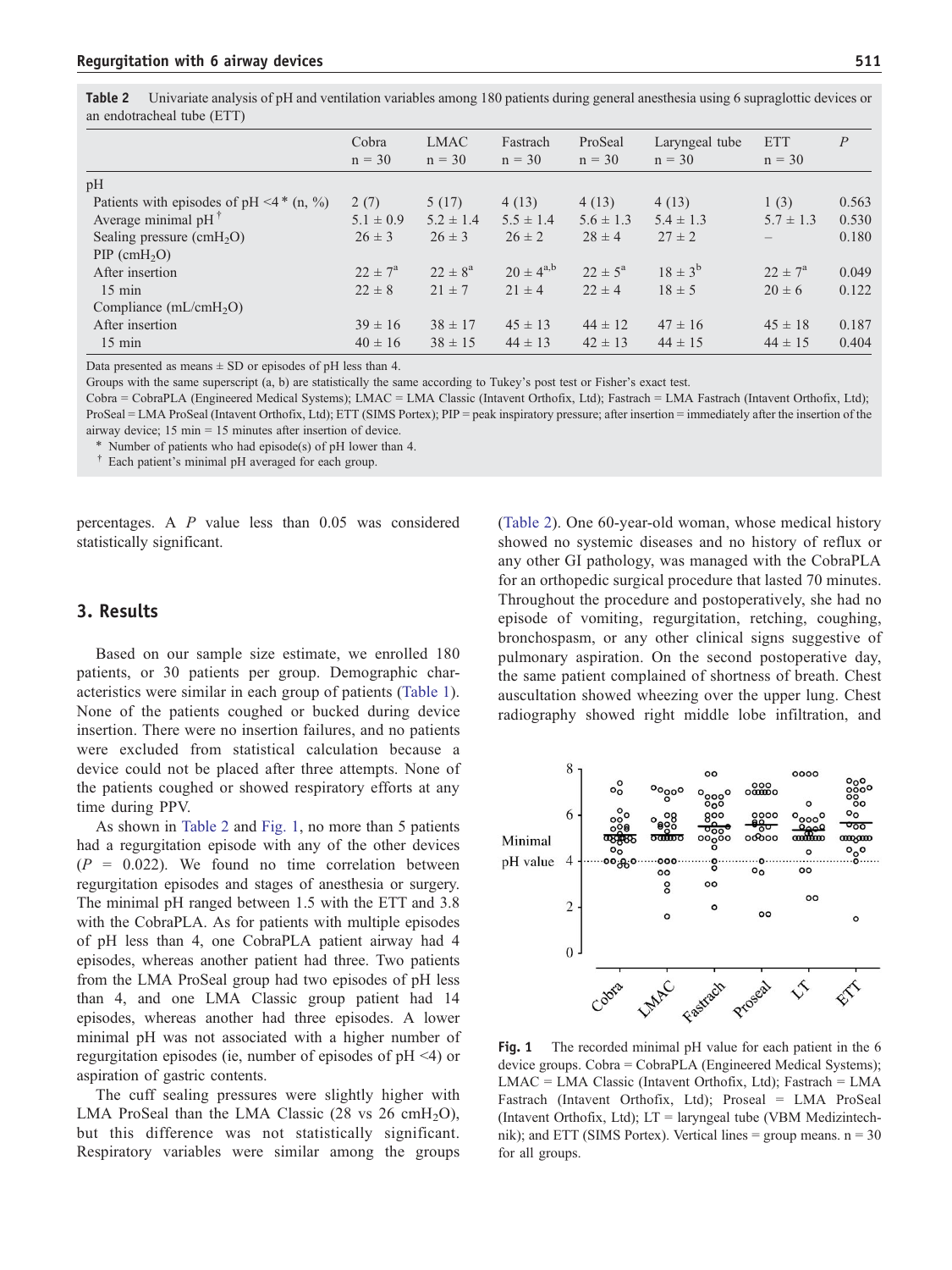$Spo<sub>2</sub>$  was 90% on room air. There was no evidence of aspiration during the anesthesia. This patient had no episode of pH less than 4. The patient was given oxygen by mask, she inhaled  $β-2$  agonists, and she underwent chest physiotherapy. Five days postoperatively, she recovered and was discharged home. Further workup on this patient showed the presence of a previously undiagnosed hiatal hernia.

## 4. Discussion

Previous studies on regurgitation and aspiration with supraglottic devices have concentrated on the LMA Classic. For example, Valentine et al [\[16\]](#page-5-0) reported a 40% incidence of regurgitation with a peak of 80% during reversal of muscle relaxants in 10 anesthetized, paralyzed, and mechanically ventilated patients. Bapat et al [\[18\]](#page-5-0) found no regurgitation in 100 paralyzed patients undergoing gynecologic laparoscopy, whose lungs were mechanically ventilated through an LMA Classic. Episodes of regurgitation also have been reported in numerous other studies with the LMA Classic [\[11,12,16\]](#page-5-0) and the Combitube [\[17,19-24\]](#page-5-0).

The inconsistency regarding occurrence of regurgitation among available LMA studies remains unclear. Furthermore, location of the pH electrode (esophagus or hypopharynx) or differences in the definition of regurgitation may have contributed to this debate. For example, Hagberg et al [\[17\]](#page-5-0) used a unipolar catheter with a single pH sensor for tracheal pH measurement and a bipolar catheter with proximal and distal sensors for pharyngeal and esophageal pH measurements, respectively. Whether pH measurements are taken intermittently or continuously is an important factor. We thus used continuous measurements to avoid missing any regurgitation episodes.

Inadequate anesthetic depth, as evidenced by coughing or bucking on device insertion, may also influence the incidence of regurgitation. None of our patients coughed or bucked during airway manipulations or showed respiratory efforts at any time during PPV. Therefore, we believe we can exclude these causes of regurgitation in our patients.

Factors that might increase the likelihood of regurgitation and aspiration have been suggested to include urgent and emergency surgeries, airway problems, light anesthesia, depressed consciousness, and obesity. However, Maltby et al [\[25\]](#page-5-0) found no difference in gastric emptying time between nonobese and obese patients with no comorbidities.

Interestingly, there is almost no information about regurgitation with the LMA Fastrach or laryngeal tube. However, there are reports of cases of pulmonary aspiration of gastric contents with the CobraPLA [\[26,27\].](#page-5-0)

<span id="page-4-0"></span>Furthermore, no study has directly compared these supraglottic airway devices with respect to regurgitation [\[8\].](#page-5-0) Our study helps clarify this issue by directly comparing 5 different supraglottic airways.

The possible reason that there was only one episode of regurgitation with ETT use may be the paucity of episodes of gastric insufflation during PPV with an ETT in place.

In contrast to other works [\[4\]](#page-4-0), we found that the LMA ProSeal had almost similar sealing pressures as the other devices. Noteworthy are two recent studies in pediatric patients [\[28,29\]](#page-5-0) that reported no significant differences in sealing pressure between the LMA Classic and LMA ProSeal. The differences may be explained by methodological issues. We do not believe that the leak test itself could produce regurgitation because the leak test was stopped immediately after a leak was heard by stethoscope placed over the suprasternal notch.

A limitation of our study is that our primary outcome was gastroesophageal regurgitation as detected by hypopharyngeal acid regurgitation rather than aspiration of gastric contents itself. However, regurgitation is assumed to be a harbinger of potential aspiration.  $N_2O$  might affect the frequency of regurgitation by increase in intragastric volume. All our patient groups received  $N_2O$ ; thus, this factor could not have provoked differences among groups.

In summary, frequency of gastroesophageal regurgitation in anesthetized, nonparalyzed, mechanically ventilated patients was compared with 5 other supraglottic airway devices and an ETT. The frequency of pH less than 4 was lower in the other groups. These findings reemphasize the necessity for careful selection of anesthetized patients whose airways are managed with supraglottic devices.

# Acknowledgments

We thank Gilbert Haugh, MS, for guiding the statistical analysis, and Nancy Alsip, PhD, for editing the manuscript, both of the Outcomes Research Institute, University of Louisville, Louisville, KY.

# References

- [1] Agrò F, Barzoi G, Carassiti M, Galli B. Getting the tube in the oesophagus and oxygen in the trachea: preliminary results with the new supraglottic device (Cobra) in 28 anaesthetised patients. Anaesthesia 2003;58:920-1.
- [2] Akça O, Wadhwa A, Sengupta P, et al. The new perilaryngeal airway (CobraPLA) is as efficient as the Laryngeal Mask Airway (LMA) but provides better airway sealing pressures. Anesth Analg 2004;99:272-8.
- [3] Asai T, Murao K, Shingu K. Efficacy of the laryngeal tube during intermittent positive-pressure ventilation. Anaesthesia 2000;55: 1099-102.
- [4] Brimacombe J, Keller C, Brimacombe L. A comparison of the Laryngeal Mask Airway ProSeal and the laryngeal tube airway in paralyzed anesthetized adult patients undergoing pressure-controlled ventilation. Anesth Analg 2002;95:770-6.
- [5] Cook TM, McCormick B, Asai T. Randomized comparison of laryngeal tube with classic Laryngeal Mask Airway for anaesthesia with controlled ventilation. Br J Anaesth 2003;91:373-8.